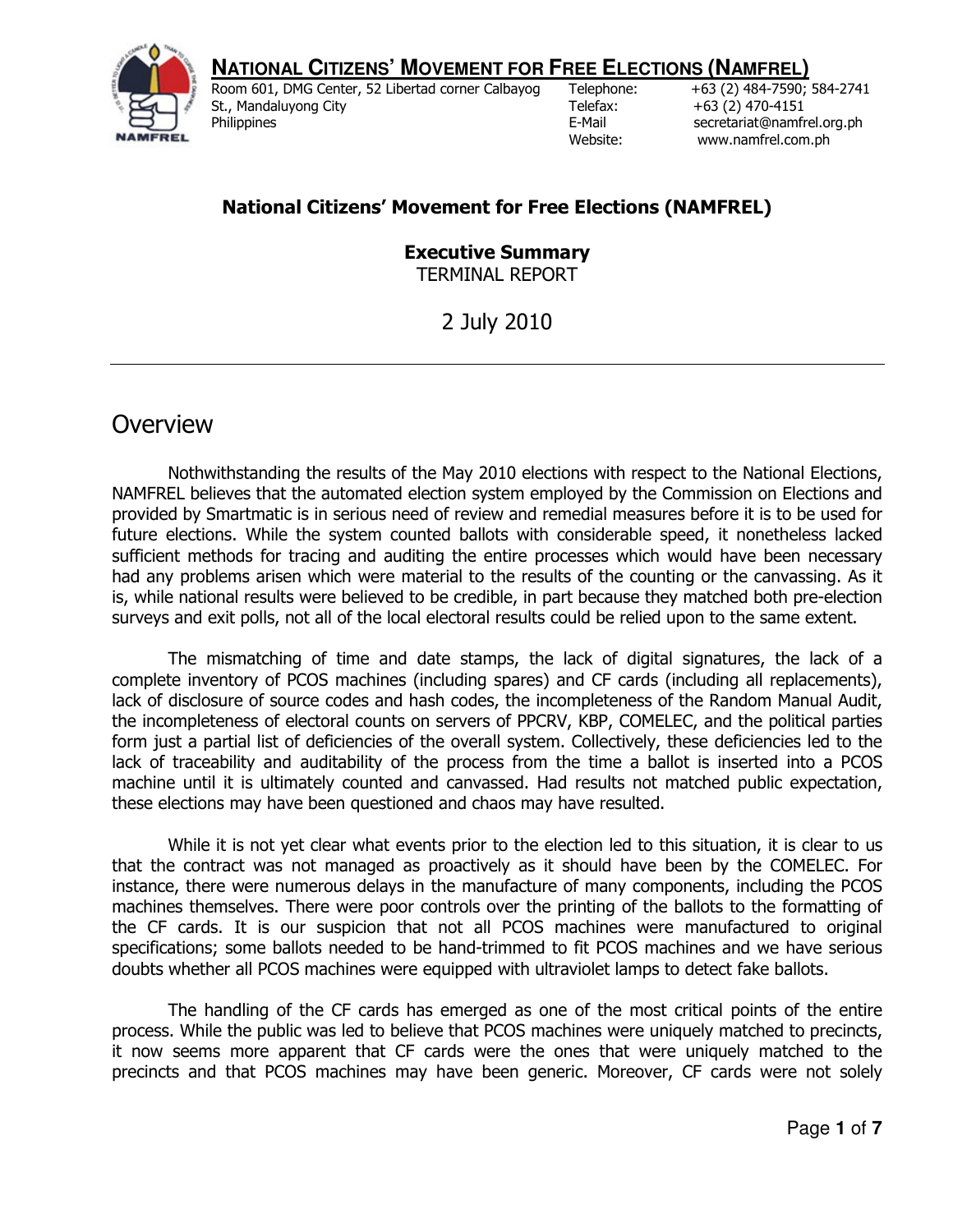configured at Smartmatic's Cabuyao plant but could in fact be configured offsite. COMELEC itself shipped blank cards and card readers to various stations around the country.

### **A. Our historical support**

 For the record, NAMFREL has supported calls for the automation of the counting and canvassing of the elections dating back to the Comelec's original MODEX Program in 1993 introduced by then-Chairman Christian Monsod. It was at that time that different technologies for counting and canvassing votes were first introduced. The legislation for that program was filed in Congress shortly after and the resulting Republic Act 8436 was passed in December 1997.

 NAMFREL was a member of the first Advisory Council on Automation to the COMELEC. That committee recommended to the Commission that a pilot or partial automation of some parts of the country be undertaken for the May 1998 Presidential election to test systems which could then be rolled out in full at the 2001 and 2004 elections. Unfortunately, COMELEC decided not to pilot the automation system and instead opted to attempt a full automated system in 2001 using Mega Pacific as a supplier.

In all this time, NAMFREL has been guided by three basic principles:

- (1) that any system procured by the country be done in a transparent and fair manner, free of corrupt practices, and affordable for the nation;
- (2) that proper safeguards be put in place to prevent any electoral fraud but that if any such fraud were attempted or took place, then such acts could be traceable and persons could be held accountable;
- (3) that the secrecy of voting be protected and that counting and canvassing be undertaken in as public and transparent a manner as possible.

#### **B. Our concerns about 2010**

By January 2007, without an automated election ever having been run on a national basis, Congress amended the law on automation and COMELEC released its terms of reference on its chosen technology and began its timetable for the 2010 elections. Although NAMFREL was not in full support of the chosen technology, we nonetheless supported the effort but stressed that safeguards be put in place and that the implementation of the project be done in a transparent manner.

Moving fast forward to the May 2010 elections, we expressed some concerns about the Automated Election System in the weeks and months ahead of elections, as follows :

- (1) The number of voters as reflected in the Certified Voters List was too high relative to population;
- (2) The CVL was not being posted up early enough for voters to check their names on the list;
- (3) The Project of Precincts or list of precincts was not being posted up early enough for voters to check their precinct assignments;
- (4) Precincts were being clustered in such a way that would lead to congestion and long lines;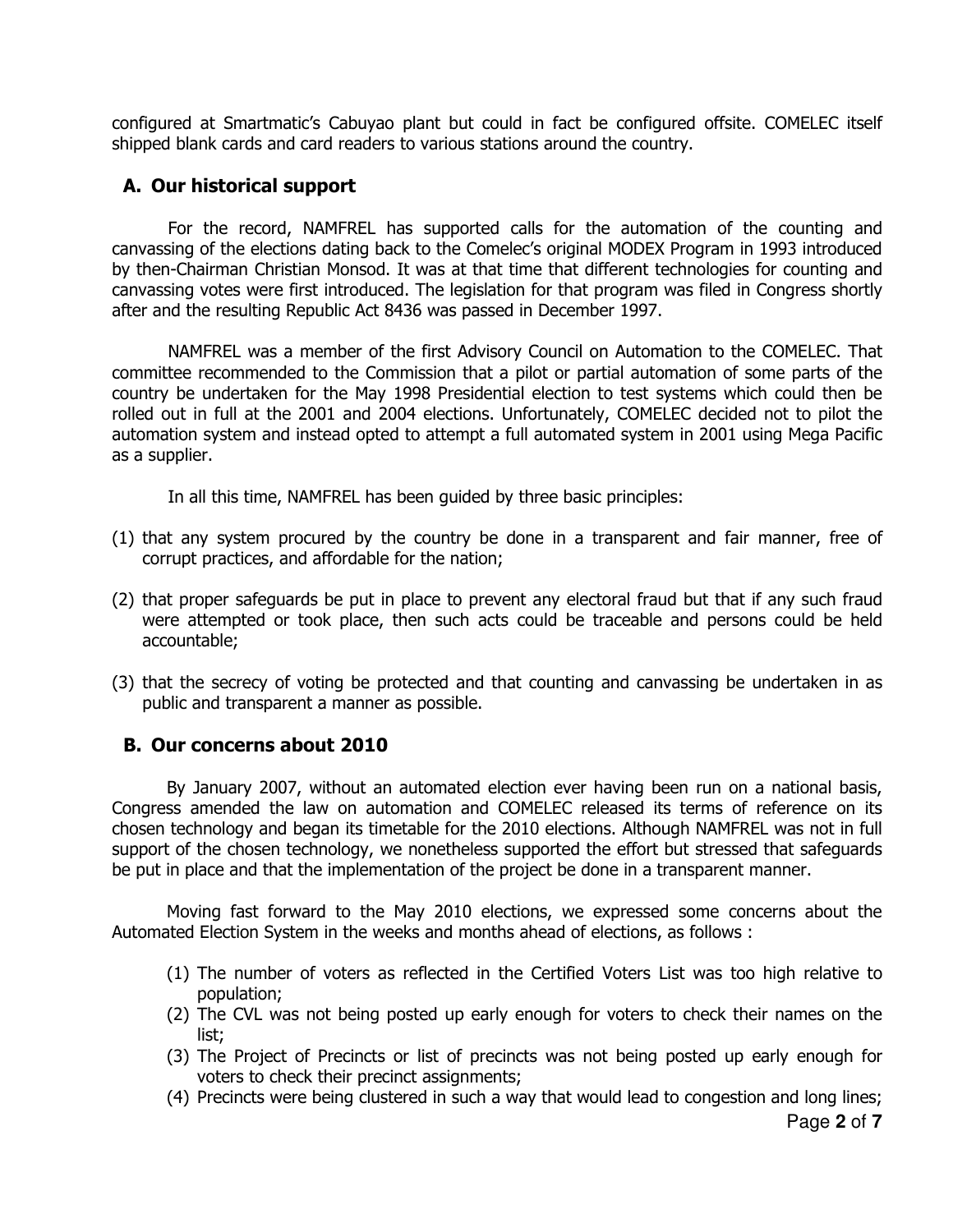11 hours would not be enough time to accommodate all the voters;

- (5) Voters would not know how their votes would be counted as the PCOS machines would not issue receipts for ballots received;
- (6) The use of portable UV lights to make up for the wrong UV ink would just result in more unnecessary spending without any deterrent effect on detecting fake ballots;
- (7) The removal of digital signatures would remove accountability for the transmission of data from PCOS machines;
- (8) The withholding of the source code review by local IT professionals was tantamount to less transparency and could lead to future complaints;
- (9) The delay in the release of Random Manual Audit rules would lead to ineffective or incomplete audits, at a time when audits were important;
- (10) There was no review of the back-up or disaster-recovery process;
- (11) There were no time or date logs on the PCOS machines, making it difficult to undertake a forensic audit of the system;
- (12) There was no detailed inventory of both the deployed and spare PCOS machines and CF cards;
- (13) There were concerns about the data security of the CF cards and data transmission procedures;
- (14) There was no end-to-end test run of the system from voting to canvassing at all levels;
- (15) There was no full test of the canvassing software.

 One week before elections, we came out in the media expressing concerns about the integrity of the AES in light of the discovery by the Boards of Election Inspectors (BEIs) that the machines had counted test ballots wrongly during the final testing and sealing on May 3. We asked the COMELEC to ensure that the PCOS machines be re-tested and certified after the program had been replaced and the compact flash (CF) cards containing this new program had been refitted in all the 76,000 plus counting machines.

 We also asked for the full testing of the canvassing systems at the municipal, provincial and national levels. The suspicious and last-minute discovery of the programming error on the PCOS was too discomforting, especially since there had not been any testing before the public or the congressional committees of the full canvassing system. Such activity would have ensured that "summations of Election Returns to Statements of Votes Cast (SOVs) and Certificate of Canvass (COCs) are carried out accurately" [Namfrel statement of May 5]. Finally we asked that the random manual audit (RMA) be performed immediately after the completion of the transmission of the results. This process was more valuable than ever because of the programming error discovered at the final testing and sealing just days before the polling.

As most, if not all, of these concerns remained unaddressed up to the week before elections, we also supported recommendations for a parallel manual verification count of three positions on all ballots. Given the numerous complaints after the elections, it would seem that addressing the early concerns may have prevented some of the problems that have beset us. The preoccupation with new technology and speedy counting to impress the public came at the expense of greater transparency and accountability of the system.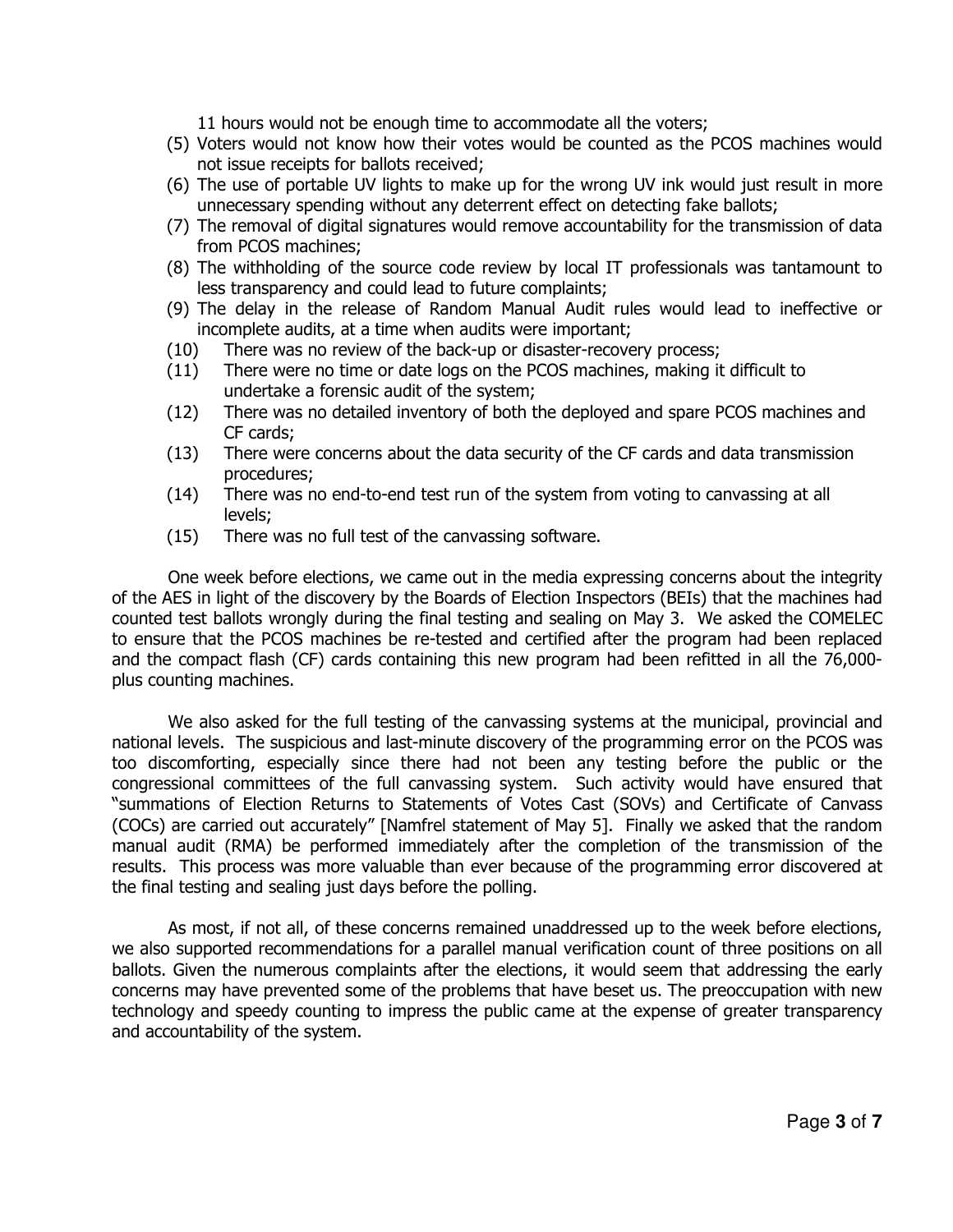## **Vote Buying Returns**

While vote-buying has existed for a long-time in Philippine elections, we had noticed a shift from "retail" to "wholesale" vote buying in previous elections (note: "retail" referring to buying of individual votes directly from a voter while "wholesale" involved buying votes at municipal, city, provincial, or higher levels through "dagdag-bawas" operations and the manipulation of certificates of canvas).

For the 2010 elections, we witnessed the return of retail vote buying in many parts of the country. While the shift in vote buying strategy may have been partly due to the inability of traditional political operators to manipulate PCOS machines, the return of vote buying speaks to the poverty of people and their cynicism with politicians and the political system. The lack of ballot secrecy also probably contributed and facilitated the practice of vote-buying.

The going rate for vote-buying ran from a low of P500 to occasional reports of up to P5000. The high rates were attributed to multiple candidates trying to buy a vote from a single voter. In reports coming from NAMFREL field chapters, our chairmen reported that the buying sometimes occurred in two stages – pre-voting (sometimes days before the election itself) and post-voting upon verification. Prior to voting, voters were approached and given partial payments and some form of stub or card. Upon voting, they exchanged the first card with another one of a different color which they used to redeem and claim the second payment. The exchange of cards took place within a voting center or just outside. Cards were exchanged after a verification hand signal was given by a watcher (sometimes identified as a Smartmatic technician) who was close enough to see ballots as they were fed into PCOS machines.

In other cases, two payments were not needed. NAMFREL Chairmen in Bicol reported that the transaction in itself – the promise of exchange of money for a vote or the actual exchange prior to voting – was enough to seal the deal.

Other methods of vote-buying were payment in kind in the form of grocery items or rice or a combination of cash and kind. In some cases, where entire families of voters sold their votes, they were able to raise enough money to purchase appliances and mobile phones. Brisk sales were reported in some places in Mindanao.

Finally, in some cases, there were instances of "reverse vote buying" where voters' fingers were marked with ink the night before elections in exchange for payment so they would not vote the following day. This was a tactic employed by politicians to make sure their opponents' followers would not cast a vote.

### **Recommendations**

 We have made these additional post-election observations and recommendations. We give these observations and thoughts in the spirit and hope that improvements can be made in future systems and elections, which will hopefully mitigate the types of problems that we experienced in May.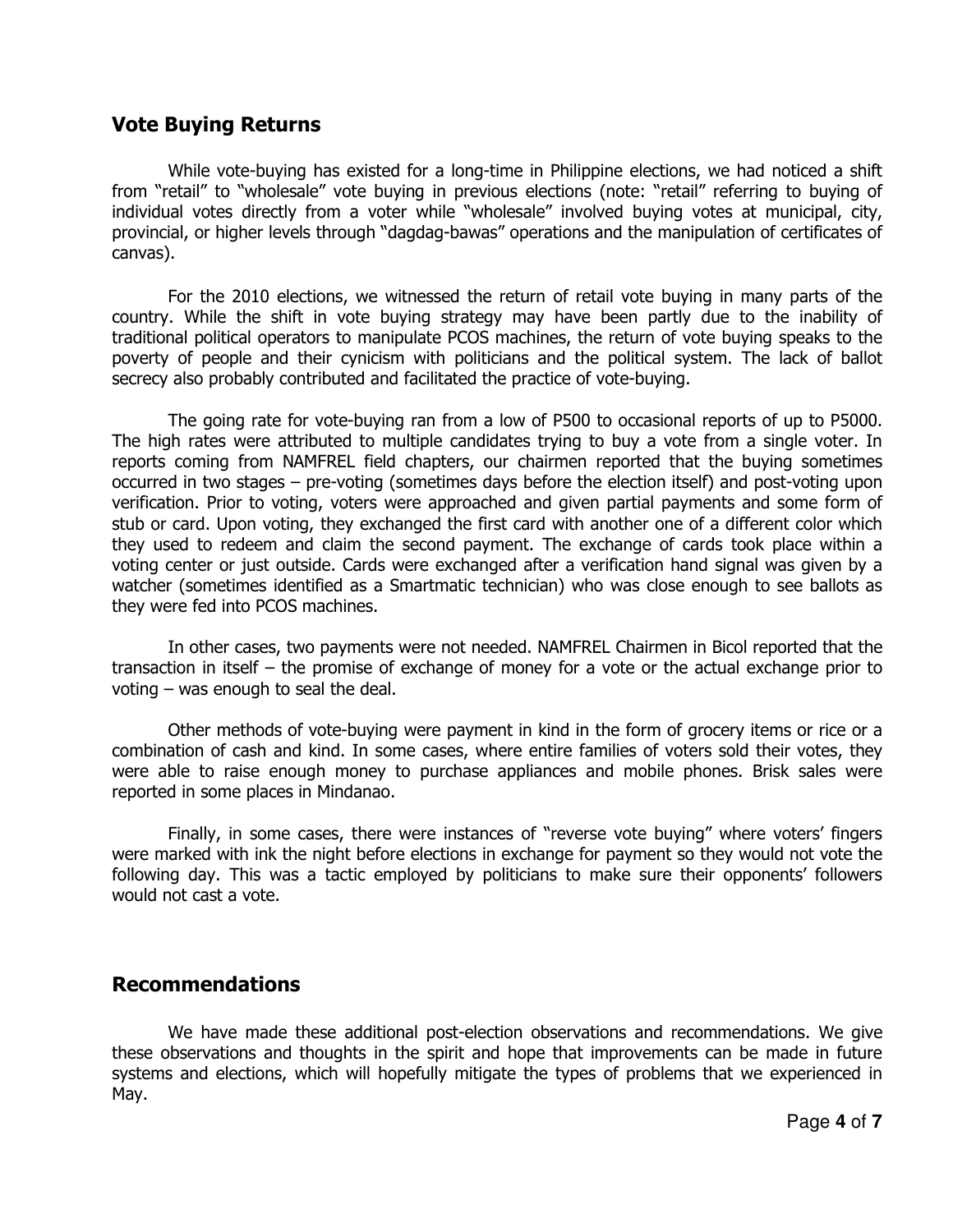- 1. The public reporting of electoral results stopped at 90.2% of precincts reported. This reflects that no reports were transmitted or disclosed to the public from some 7,500 PCOS machines. The COMELEC must explain where and why these machines failed to transmit data or why the data was withheld from the public. Such data, if they exist in COMELEC and Smartmatic servers, should have been made publicly available through the KBP or PPCRV servers and to the two main political parties. Such data may become important for comparing with Certificates of Canvass, if the need arises in electoral protests.
- 2. While the replacement of 76,400 defective CF cards nationwide took less than a week, why is it that six weeks after the elections and based on reports, the PCOS and the CF cards have not been retrieved in full by the COMELEC. It is important that the PCOS and other components of the AES be impounded and in safe custody as there will surely be a need for them to be examined to substantiate claims and for use in election protest cases. COMELEC should complete the recovery of these pieces of equipment and paraphernalia at the soonest possible time as well as account for those Elections Returns and CF cards which have been found dumped or disposed of improperly.
- 3. At selected random manual audits that Namfrel volunteers had witnessed, there were no representatives of political parties or of the accredited citizens' arm (except in Surigao del Sur) to witness the procedure. Thus, NAMFREL Volunteers were compelled to complete the task and thus filed the following observations:
- (a) In Precinct Cluster 8 composed of Precincts 32-A, 33-A, 34-A, 35-A and 36-A at the San Perfecto Elementary School in San Juan, the PCOS machine counted 616 ballots although there were only 614 ballots in the box. The BEIs took an hour to check to ensure that their manual count of the number of ballots was correct, but the discrepancy prevailed. This precinct had 896 registered voters and thus had a recorded turnout of 69%.
- (b) In Precinct Cluster 1223 of Krus na Ligas Elementary School in Quezon City, the PCOS machine counted 743 ballots but there were only 742 ballots in the box. The BEIs also took pains to recount the number of ballots to ensure that they counted correctly. Still the discrepancy prevailed.
- (c) In Precinct Cluster 1211 at the UP Integrated School in Quezon City, the PCOS machine counted 699 ballots but there were only 698 ballots in the box.
- (d) In Precinct Cluster 13 composed of Precincts 38A, 38B and 39A in Barangay Calagdaan in the municipality of Cantilan, Surigao del Sur, the PCOS machine counted 507 ballots but there were only 506 ballots in the box.

Before we move to the results of the audit, there is a need to ask the Comelec for an answer as to why it is possible that the PCOS recorded a number different from that of the actual number of ballots in the box.

4. In the example of the Precinct Cluster 8 of San Perfecto Elementary School, the discrepancies between the PCOS count and the RMA count were: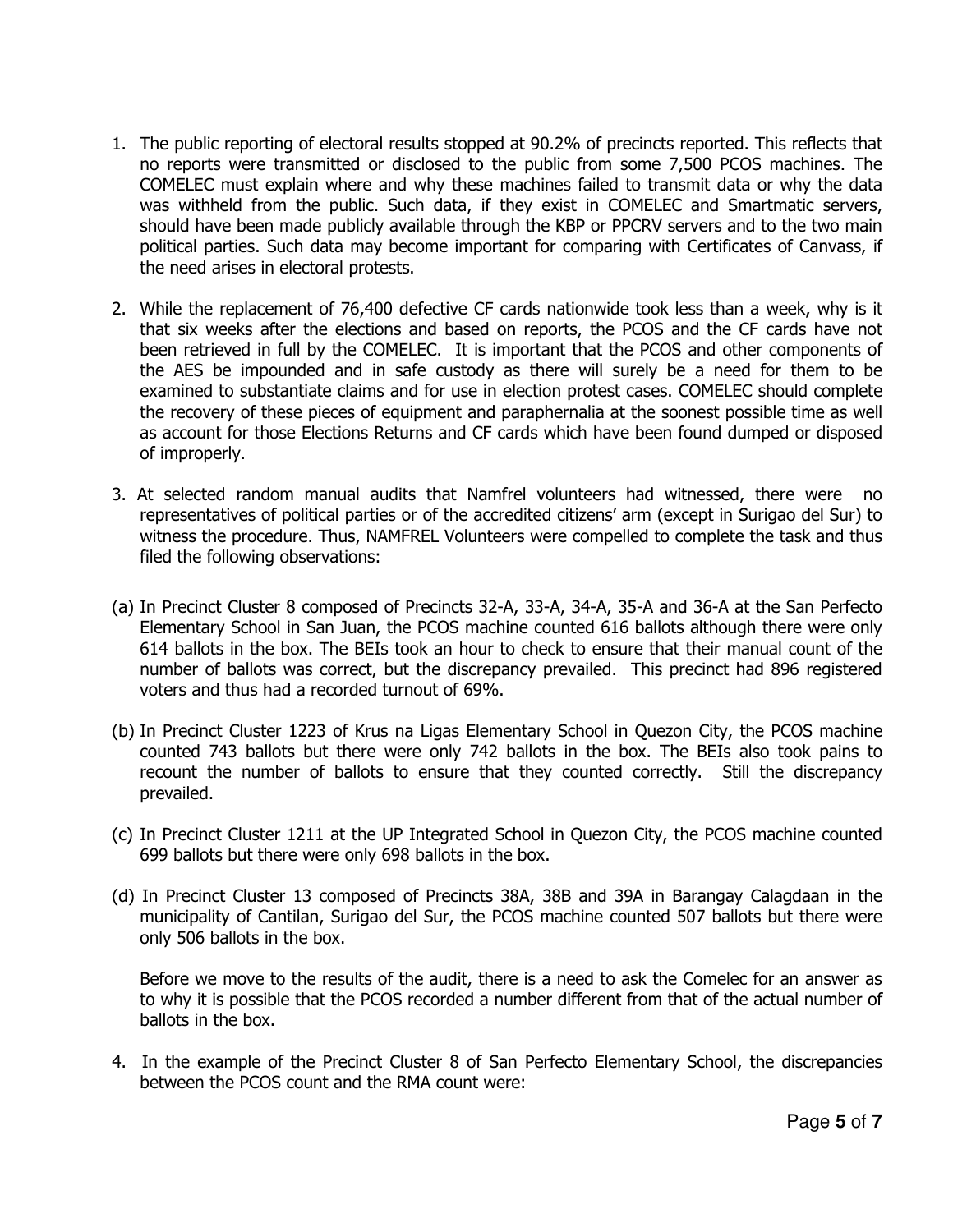| <b>Position Audited</b>                                   | <b>Total RMA Count</b> | <b>Total PCOS Count</b> | Variance        |
|-----------------------------------------------------------|------------------------|-------------------------|-----------------|
| President                                                 | 613                    | 607                     |                 |
| <b>Vice President</b>                                     | 612                    | 610                     |                 |
| Representative                                            | 518                    | 518                     |                 |
| Mayor                                                     | 551                    | 553                     |                 |
| Total                                                     |                        | 2288                    | 10              |
| Degree of variance (total PCOS count over total variance) | 0.44%<br>or            |                         |                 |
|                                                           |                        |                         | 99.56% accuracy |

In the audit of the precinct cluster 1211 at the UP Integrated School, discrepancies between the PCOS count and the RMA count were:

| Position Audited                                          | <b>Total RMA Count</b> | <b>Total PCOS Count</b> | Variance        |
|-----------------------------------------------------------|------------------------|-------------------------|-----------------|
| President                                                 | 689                    | 695                     |                 |
| <b>Vice President</b>                                     | 695                    | 694                     |                 |
| Representative                                            | 612                    | 602                     | 10              |
| Mayor                                                     | 660                    | 660                     |                 |
| Total                                                     |                        | 2651                    | 17              |
| Degree of variance (total PCOS count over total variance) |                        |                         | 0.65%<br>or     |
|                                                           |                        |                         | 99.35% accuracy |

However, we should note that there could be errors committed by the RMA team in their manual appreciation of the ballots. Therefore, there would be a need to determine what standards were used in appreciating the shading of the ovals on the ballot.

The degrees of variance fall below the *Comelec's requirement of 99.995% accuracy rate* during the bidding for the machines in 2009.

- 5. Forty-two days after the elections, the COMELEC had not published the list of the 1,145 clustered precincts that were selected on May 10 for the RMA, with the corresponding time of audit and the result of the RMA in each location. We enjoin the Comelec to communicate the results of the RMA, considering the value that it will contribute to the on-going discourse.
- 6. The National Canvassing Board spent a significant amount of time discussing the veracity of the transmitted results because of the absence of the digital signature that the BEIs were supposed to provide. Without it, the understanding is that the BEIs had not attested to the results of the balloting to which they had administered. It must be noted that this safeguard was lifted by the COMELEC itself when it amended its December 2009 General Instructions with its March 2010 General Instructions.
- 7. The issue of the time logs for the PCOS machines remains an unresolved issue. In a number of instances, PCOS machines' printed logs have indicated transmission dates and times that antedate the election date or that PCOS machines may have been turned on again and operated well after the polls had closed on May 10. The simplistic explanation of the COMELEC and Smartmatic that different machines may have had internal clocks set to different times is unacceptable. The accepted practice of large-scale automation and systems integration projects is